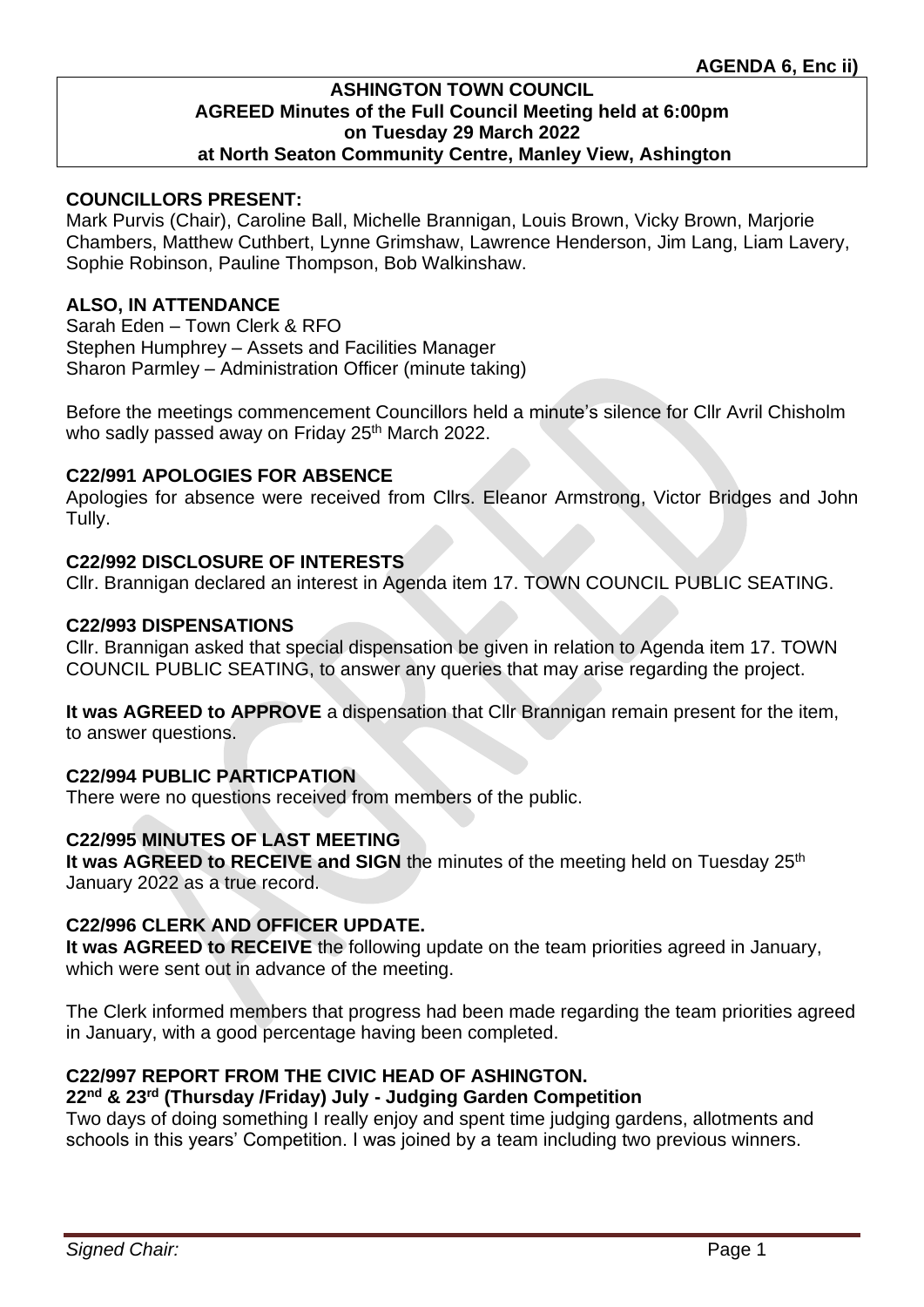# **Sunday 22nd August Hirst Park Grand Opening Day**

Several Officers, along with Leader of the County Council Cllr Glen Sanderson and Ashington Town Councillors were guided around the park by Staff to see the work recently carried out over the previous months in the Flower Park. The Ashington Colliery band played, and stalls were erected for various local organisations and crafts. We were treated with a sunny day!

## **Thursday 16th September Garden Competition Presentations**

This was held at the Masonic Hall in John Street, with a buffet provided. Yet another good occasion bringing the Community together, plus being able to both compliment and award Trophies and Shields to all the successful entrants.

## **Friday 17th September Full Circle Official Opening**

This was a very successful packed occasion with many people invited including Ian Lavery MP, The High Sheriff and Council Leaders and Funders. Various activities taking place included crafts, information about the Full Circle Food Bank, Growing Zone, and work with the Asylum Seekers Group. Also provided on the day was a wonderful buffet for everyone. I was particularly interested in the Asylum Seekers Group, whom I have been able to provide entry for the under 25's to the Duke of Edinburgh Awards and to help plan a o Kielder expedition.

## **Monday 11th October Teen Bar Art Exhibition Opening**

This was well attended and held in the Hirst Park Pavilion. The Pavilion was filled with an array of paintings and artwork created by members of the Teen Bar. It was surprising just how many people turned up on the day, yet another successful afternoon in Hirst Park.

## **Wednesday 26th January Northumberland Line Special Service**

I was invited to board the new Northumberland Line at Platform 1 Newcastle departing at 12.47pm to travel through the new 6 Stations along the new line. The coach on this line coming into service will be a 2-car Class 158 seating capacity of 130-140 passengers. I was told that 140 new drivers will be fully trained by December 2023 to run the new Service to Ashington.

The line will run through Newcastle – Heaton – Benton Station – Palmersville – Northumberland Park – (link with Metro) – Backworth – Hollywell – Seghill – Seaton Deleval – Newsham – Blyth Bebside and Bedlington Station. Work was currently ongoing on the last section to Ashington. As a result of this work, we continued to Morpeth and returned on the same route. This line will make a big difference to those travelling regularly to Newcastle and most importantly makes travel to and from so much a greener way of doing so. It was interesting to note that the proposed Hospital Underpass was no longer in the plans.

# **Sunday 27th March Robert & Margaret Auld's Platinum Wedding Anniversary**

This was held at the White House, High Market. I was delighted to attend and congratulate them both on such a wonderful occasion. They were married at Holy Sepulchre Church 70 years ago! They appreciated the flowers and card from the Council and recalled how Cllr. John McCormack had attended their Diamond Wedding Anniversary 10 years ago. They also received congratulations for Her Majesty the Queen

# **Cllr Pauline Thompson, Ashington Civic Head C22/998 REPORT FROM THE LEADER OF THE COUNCIL.**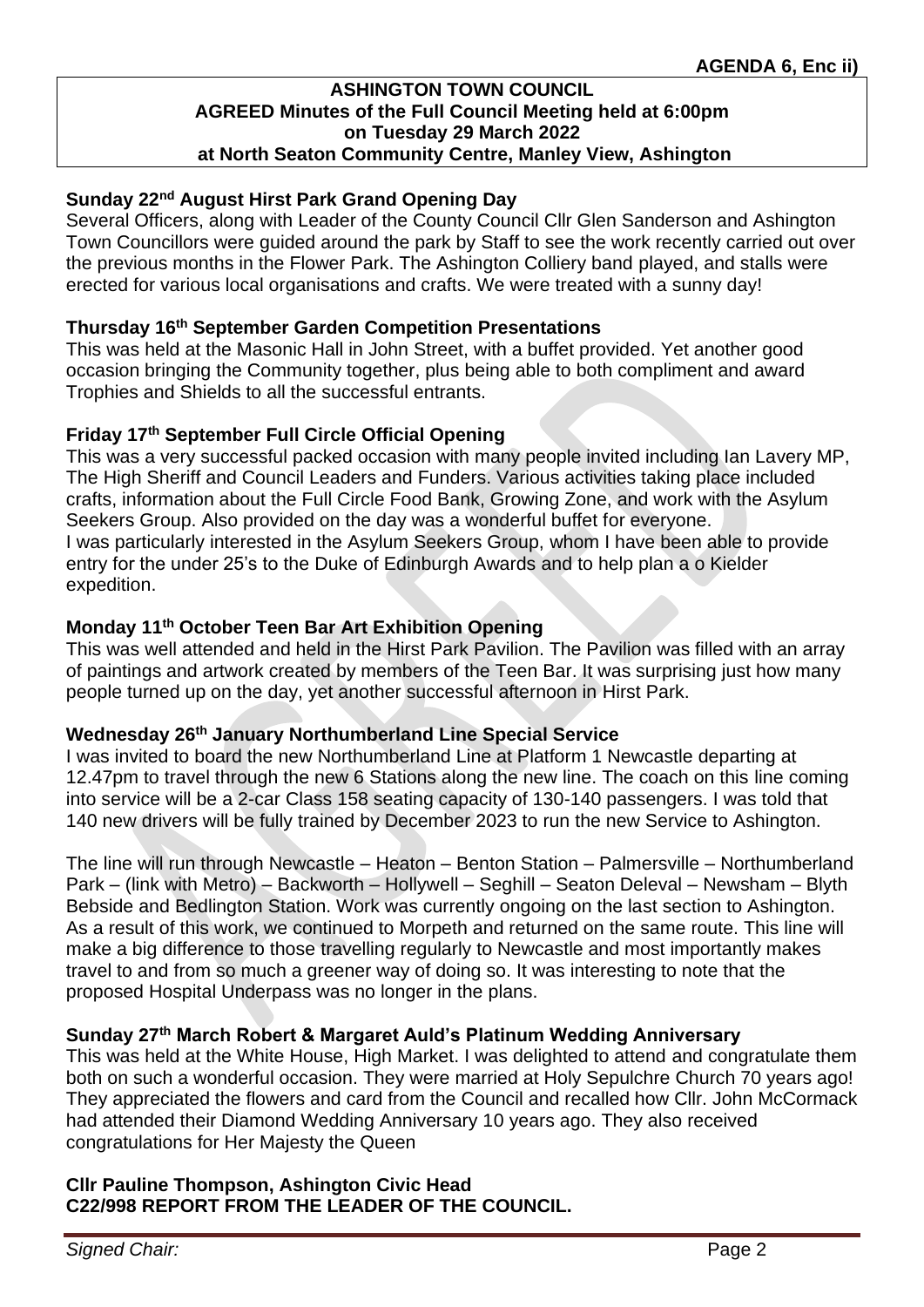The Leader reported on the following:

22 February 2022, Personnel Committee meeting. Arrangements were made for the appointment of a further Neighbourhood Services Officer.

21 March 2022, Neighbourhood Services Meeting, discussing operational improvements, including street cleansing, weed control and cleansing schedules.

## **Upcoming events:**

#### **The Great British Spring Clean**

Tuesday 29 March – Peoples Park, 10:00am Wednesday 30 March – Wansbeck Riverside, 2:30pm Thursday 31 March – Paddock Wood, 10:00am Friday 1 April – QEII Country Park, 2:30pm Saturday 2 April – Hirst Park and surrounding area, 10:00am

## **Wansbeck Square Public Consultation**

Friday 2 April and Monday 4 April. Also available as an online consultation.

## **Mortal Fools Production**

Ashington YMCA Saturday 8 April 2022.

# **Cllr. Matthew Cuthbert, Leader of Ashington Town Council.**

## **C22/999 INTERNAL AUDITOR.**

**It was AGREED to APPOINT** Mr Peter Basnett as the Internal Auditor for the financial year ending March 2022, in accordance with Accounts and Audit Regulations 2015, Part 2 (5).

## **C22/1000 SELECTIVE LICENSING OF PRIVATE LANDLORDS.**

**It was AGREED to RECEIVE** the proposal sent out in advance of the meeting.

**It was AGREED to RECEIVE** a further tabled item on the matter from Cllr Thompson.

**It was AGREED** to write to Northumberland County Council to request that they introduce a scheme of selective licensing of private landlords, as provided for in sections 79, 80 and 81 of the Housing Act 2004.

## **C22/1001 LONG-TERM EMPTY HOMES.**

**It was AGREED to RECEIVE** the proposal sent out in advance of the meeting. **It was further AGREED** to write to Northumberland County Council Head of Housing and Local Protection to request up to date information relating to the success of the strategy for dealing with long-term empty homes in Ashington.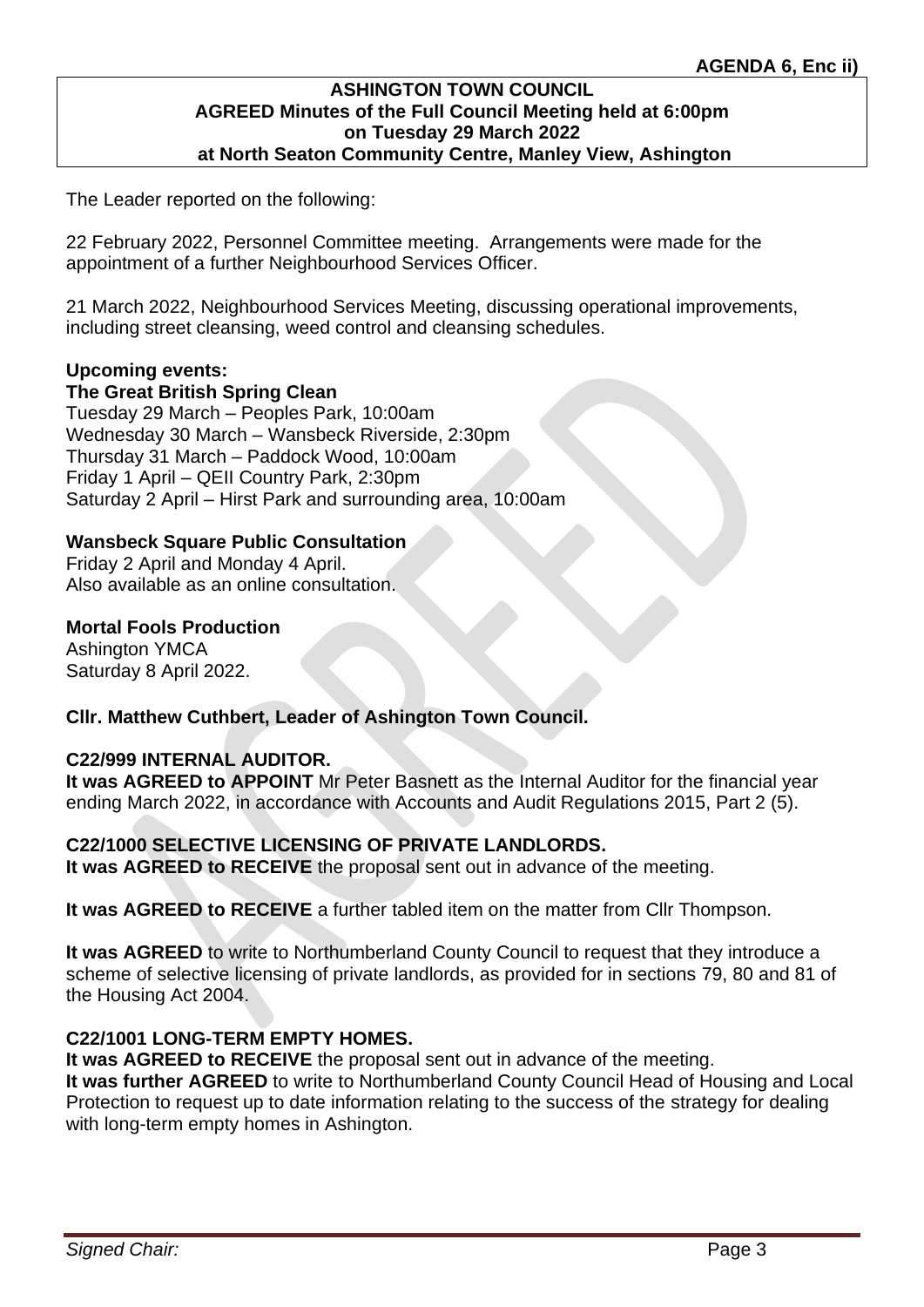# **C22/1002 COMMUNITY SAFETY.**

**It was AGREED** to defer writing to the Community Safety Officer following a presentation via the Police and Communities Together meeting prior to the Council meeting, that outlined multiagency working across parts of the town.

#### **C22/1003 GRANT AID.**

**It was AGREED to RECEIVE** the proposals sent out in advance of the meeting.

## **It was further AGREED,**

- ➢ To adopt the revised Annual Grant Aid and Small Grant Funding procedures, as recommended in the Clerk's Report.
- ➢ To the timescales detailed, and to launch the Annual Grant Aid Funding opportunity immediately.
- $\triangleright$  To the timescales detailed and to publicise the timetable for Small Grants and launch according to the schedule throughout the year.

**It was AGREED** to amend the proposal that a small group of Cllrs and Officers review Annual Grant and Small Grant applications in detail, and consequently, **it was AGREED**

➢ All Cllrs be invited to review Annual Grant and Small Grant applications in detail, which would include a presentation by applicants for an Annual Grant.

## **C22/1004 ALTERNATIVE SCHEME OF DELEGATION.**

**It was AGREED to RECEIVE** and **APPROVE** the 'Alternative Scheme of Delegation' sent out in advance of the meeting.

## **C22/1005 PLANNING RESPONSES.**

**a) Strategic/Public Interest Responses**

**It was AGREED to RECEIVE** the motion sent out in advance of the meeting. **It was further AGREED to APPROVE** the motion to continue to bring planning applications that are of strategic importance, or considered to have a significant public interest, to a meeting of the Full Council, for consideration and agreed response.

## **b) Routine/Other Responses**

**It was AGREED to RECEIVE** the motion sent out in advance of the meeting. **It was further AGREED to APPROVE** the motion that Ashington Town Council respond to all other Planning Applications received, as invited, with 'support' or 'object' or 'no comment' via delegated powers to the Clerk in consultation with Ward Councillors.

# **C22/1006 TOWN COUNCIL PUBLIC SEATING.**

**It was AGREED to RECOMMEND** that Ashington Women's Institute proceed with the project 'Happy to Chat' using Town Council seating to display the plaques, not in the Memorial Garden, but other seats in the town.

# **C22/1007 NORTHUMBERLAND COUNTY COUNCIL – LOCAL CYCLING AND WALKING INFRASTRUCTURE PLANS.**

**It was AGREED to RECEIVE** notice of consultation sent out in advance of the meeting. **It was further AGREED** that Council members would email the Clerk with any comments to be sent as part of a Town Council response.